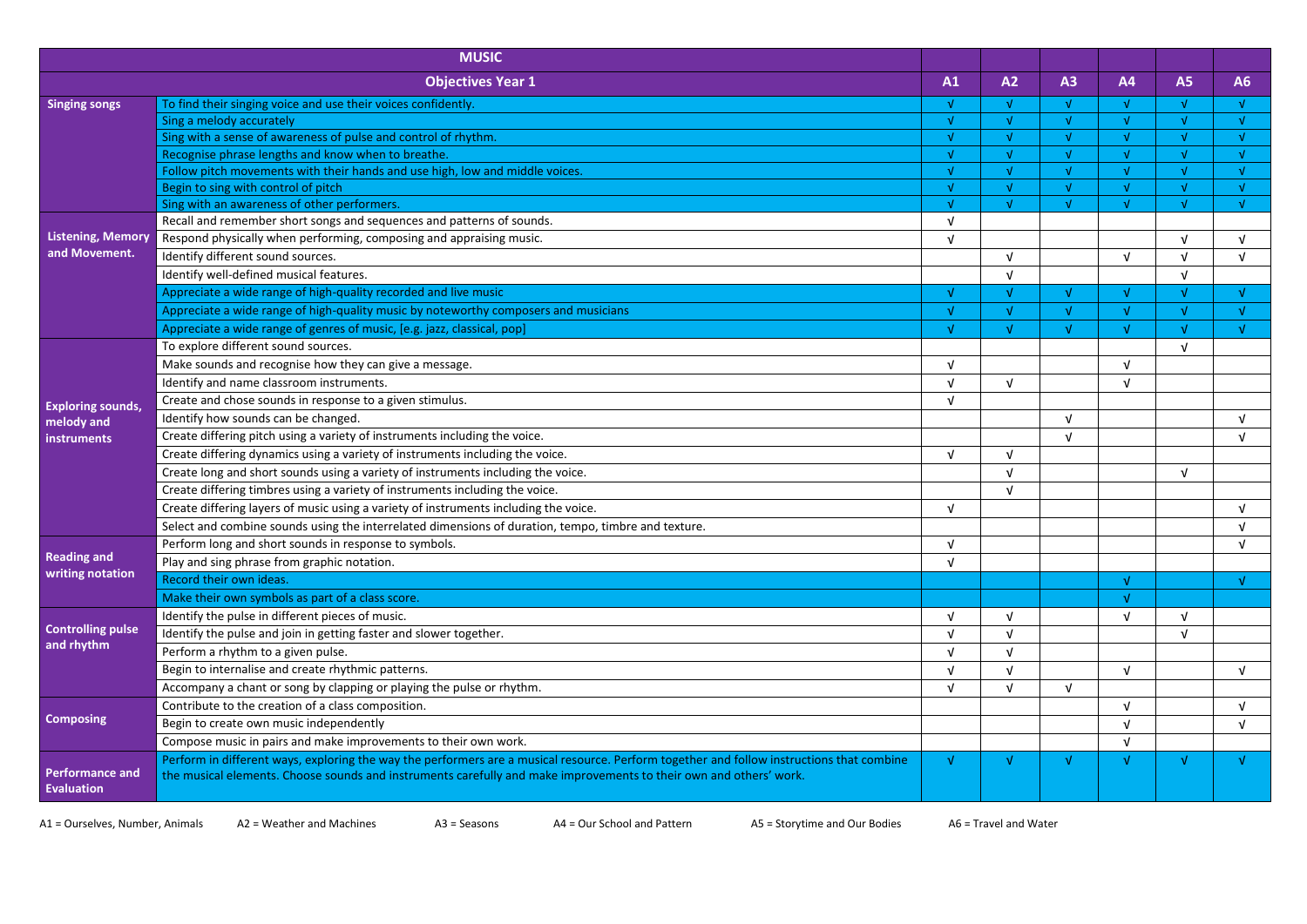|                                             | <b>MUSIC</b>                                                                                                                              |            |               |            |            |           |    |
|---------------------------------------------|-------------------------------------------------------------------------------------------------------------------------------------------|------------|---------------|------------|------------|-----------|----|
|                                             | <b>Objectives Year 2</b>                                                                                                                  | A1         | A2            | A3         | <b>A4</b>  | <b>A5</b> | A6 |
| <b>Singing songs</b>                        | To find their singing voice and use their voices confidently.                                                                             | v          | Ā             | $\sqrt{ }$ | V          | M         |    |
|                                             | Sing a melody accurately                                                                                                                  | Å          | $\mathcal{N}$ | $\sqrt{ }$ | Ā          |           |    |
|                                             | Sing with a sense of awareness of pulse and control of rhythm.                                                                            | Å          |               | $\sqrt{ }$ |            |           |    |
|                                             | Recognise phrase lengths and know when to breathe.                                                                                        | M          | $\sqrt{ }$    | $\sqrt{ }$ | Ā          |           |    |
|                                             | Follow pitch movements with their hands and use high, low and middle voices.                                                              | v          |               | $\sqrt{ }$ |            |           |    |
|                                             | Begin to sing with control of pitch                                                                                                       |            |               | $\sqrt{ }$ |            |           |    |
|                                             | Sing with an awareness of other performers.                                                                                               |            |               | A          |            |           |    |
|                                             | Recall and remember short songs and sequences and patterns of sounds.                                                                     |            | $\sqrt{ }$    |            | $\sqrt{ }$ |           |    |
| <b>Listening, Memory</b>                    | Respond physically when performing, composing and appraising music.                                                                       |            |               | $\sqrt{ }$ |            |           |    |
| and Movement.                               | Identify different sound sources.                                                                                                         |            |               | $\sqrt{ }$ |            |           |    |
|                                             | Identify well-defined musical features.                                                                                                   |            |               |            |            |           |    |
|                                             | Appreciate a wide range of high-quality recorded and live music                                                                           | Å          |               | $\sqrt{ }$ | M.         |           |    |
|                                             | Appreciate a wide range of high-quality music by noteworthy composers and musicians                                                       |            |               | M          |            |           |    |
|                                             | Appreciate a wide range of genres of music, [e.g. jazz, classical, pop]                                                                   |            |               | A          |            |           |    |
|                                             | To explore different sound sources.                                                                                                       | νI         |               |            |            |           |    |
|                                             | Make sounds and recognise how they can give a message.                                                                                    | $\sqrt{ }$ |               | $\sqrt{ }$ |            |           |    |
|                                             | Identify and name classroom instruments.                                                                                                  | $\sqrt{ }$ |               |            |            |           |    |
| <b>Exploring sounds,</b>                    | Create and chose sounds in response to a given stimulus.                                                                                  | $\sqrt{ }$ |               | $\sqrt{ }$ |            |           |    |
| melody and                                  | Identify how sounds can be changed.                                                                                                       |            |               | $\sqrt{ }$ |            |           |    |
| instruments                                 | Create differing pitch using a variety of instruments including the voice.                                                                | $\sqrt{ }$ |               |            | νI         |           |    |
|                                             | Create differing dynamics using a variety of instruments including the voice.                                                             |            |               |            |            |           |    |
|                                             | Create long and short sounds using a variety of instruments including the voice.                                                          |            |               | $\sqrt{ }$ |            |           |    |
|                                             | Create differing timbres using a variety of instruments including the voice.                                                              |            |               | $\sqrt{ }$ |            |           |    |
|                                             | Create differing layers of music using a variety of instruments including the voice.                                                      |            |               |            |            |           |    |
|                                             | Select and combine sounds using the interrelated dimensions of duration, tempo, timbre and texture.                                       |            |               |            |            |           |    |
|                                             | Perform long and short sounds in response to symbols.                                                                                     |            |               |            |            |           |    |
| <b>Reading and</b>                          | Play and sing phrase from graphic notation.                                                                                               | $\sqrt{ }$ | $\sqrt{ }$    |            |            |           |    |
| writing notation                            | Record their own ideas.                                                                                                                   |            |               |            |            |           |    |
|                                             | Make their own symbols as part of a class score.                                                                                          |            |               |            |            |           |    |
|                                             | Identify the pulse in different pieces of music.                                                                                          | V          |               |            |            |           |    |
| <b>Controlling pulse</b>                    | Identify the pulse and join in getting faster and slower together.                                                                        |            |               |            |            |           |    |
| and rhythm                                  | Perform a rhythm to a given pulse.                                                                                                        |            |               |            |            |           |    |
|                                             | Begin to internalise and create rhythmic patterns.                                                                                        | νI         |               |            |            |           |    |
|                                             | Accompany a chant or song by clapping or playing the pulse or rhythm.                                                                     |            |               |            |            |           |    |
|                                             | Contribute to the creation of a class composition.                                                                                        | $\sqrt{ }$ |               |            | $\sqrt{ }$ |           |    |
| <b>Composing</b>                            | Begin to create own music independently                                                                                                   |            |               | $\sqrt{ }$ |            |           |    |
|                                             | Compose music in pairs and make improvements to their own work.                                                                           |            |               | $\sqrt{ }$ | $\sqrt{ }$ |           |    |
|                                             | Perform in different ways, exploring the way the performers are a musical resource. Perform together and follow instructions that combine |            |               |            |            |           |    |
| <b>Performance and</b><br><b>Evaluation</b> | the musical elements. Choose sounds and instruments carefully and make improvements to their own and others' work.                        |            |               |            |            |           |    |
| <b>Instruments</b>                          | To learn a music instrument, understand its subtleties and be able to perform with increasing confidence                                  | V          |               |            |            |           |    |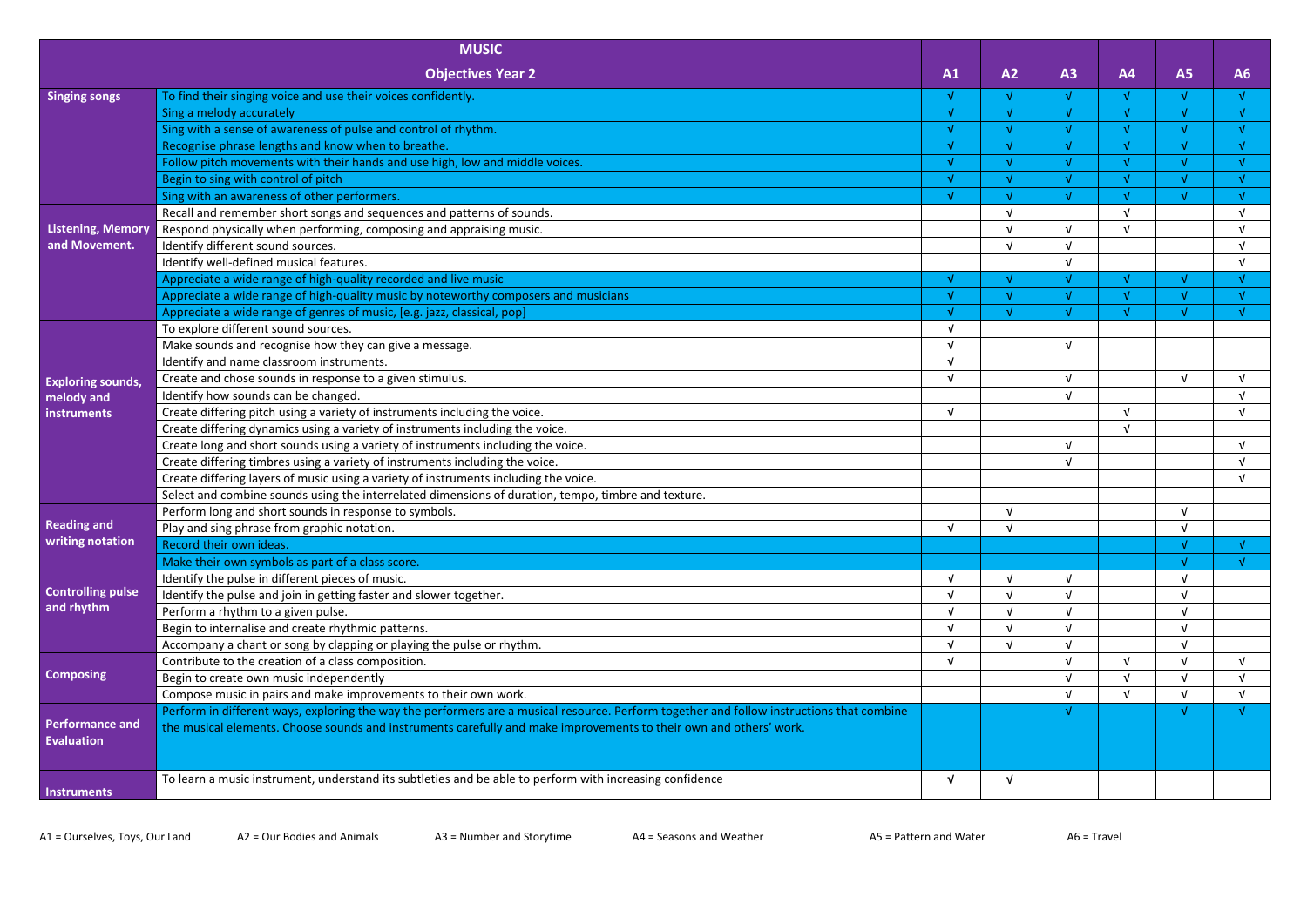|                          | <b>MUSIC</b>                                                                                                 |              |            |            |            |            |    |
|--------------------------|--------------------------------------------------------------------------------------------------------------|--------------|------------|------------|------------|------------|----|
|                          | <b>Objectives Year 3</b>                                                                                     | A1           | A2         | A3         | <b>A4</b>  | <b>A5</b>  | A6 |
| <b>Singing songs</b>     | Sing in tune with confidence using a wider vocal range                                                       | $\sqrt{ }$   |            |            |            | N          |    |
|                          | Sing with awareness of pulse and control of rhythm                                                           | $\mathbf{V}$ |            |            | M          |            |    |
|                          | Recognise simple structures.                                                                                 | $\sqrt{ }$   |            |            |            |            |    |
|                          | Sing expressively with awareness and control at the expressive elements                                      | $\sqrt{ }$   |            |            | Ā          |            |    |
|                          | Sing songs and create different vocal effects                                                                | $\sqrt{ }$   |            |            |            |            |    |
|                          | Internalise sounds by singing parts of a song 'in their heads.'                                              | $\sqrt{ }$   |            |            | M          |            |    |
| <b>Listening, Memory</b> | Identify melodic phrases and play them by ear.                                                               |              |            |            | v          | v          |    |
| and Movement.            | Create sequences of movements in response to sounds.                                                         |              |            |            | v.         |            |    |
|                          | Explore and chose different movements to describe animals.                                                   |              |            |            | v.         |            |    |
|                          | Demonstrate the ability to recognise the use of structure and expressive elements through dance.             |              |            |            |            |            |    |
|                          | Identify phrases that could be used as an introduction, interlude and ending.                                |              |            |            | V          |            |    |
|                          | Appreciate a wide range of high-quality recorded and live music                                              | M            |            |            |            |            |    |
|                          | Appreciate a wide range of high-quality music by noteworthy composers and musicians                          | $\sqrt{ }$   |            |            |            |            |    |
|                          | Appreciate a wide range of genres of music, [e.g. jazz, classical, pop]                                      | $\sqrt{ }$   |            |            |            |            |    |
|                          | Identify ways sounds are used to accompany a song.                                                           | $\sqrt{ }$   | V          |            |            |            |    |
| <b>Exploring sounds,</b> | Analyse and comment on how sounds are used to create different moods.                                        |              |            |            |            | ν          | νL |
| melody and               | Explore and perform different types of accompaniment.                                                        | $\sqrt{ }$   |            |            |            |            | νI |
| instruments              | Explore and select different melodic patterns.                                                               |              |            |            |            | $\sqrt{ }$ |    |
|                          | Recognise and explore different combinations of pitch sounds. Identify melodic phrases and play them by ear. |              | $\sqrt{ }$ |            |            |            | V  |
|                          | Select instruments to describe visual images and on the basis of internalised sounds.                        |              |            | <b>V</b>   |            |            |    |
|                          | Perform long and short sounds in response to symbols.                                                        |              |            |            |            |            |    |
| <b>Reading and</b>       | Create long and short sounds on instruments.                                                                 |              |            | <b>V</b>   |            |            |    |
| writing notation         | Play and sing phrase from graphic notation.                                                                  |              |            |            | V          |            |    |
|                          | Record their own ideas.                                                                                      |              |            | $\sqrt{ }$ | $\sqrt{ }$ |            |    |
|                          | Use/understand symbols to represent pitch and long/short sounds                                              |              |            |            |            |            |    |
|                          | Use and understand symbols to represent dynamics and tempo                                                   |              | $\sqrt{ }$ |            |            |            |    |
|                          | Use and understand staff notations for duration [e.g. crotchet, quaver, minim, rests]                        | $\mathbf{V}$ |            |            |            |            |    |
|                          | Use and understand the staff notations for pitch                                                             | AL.          |            |            |            |            |    |
|                          | Recognise rhythmic patterns.                                                                                 | $\sqrt{ }$   |            |            | $\sqrt{ }$ |            |    |
| <b>Controlling pulse</b> | Perform a repeated pattern to a steady pulse.                                                                | $\sqrt{ }$   |            |            | $\sqrt{ }$ |            |    |
| and rhythm               | Identify and recall rhythmic and melodic patterns.                                                           | $\sqrt{ }$   |            |            |            |            |    |
|                          | Identify repeated patterns used in a variety of music. (Ostinato).                                           | $\sqrt{ }$   |            |            |            |            |    |
|                          | Compose using a range of layers of music                                                                     | $\sqrt{ }$   | V          |            |            |            | v. |
| <b>Composing</b>         | Compose using a range of pitch and dynamics                                                                  |              |            | $\sqrt{ }$ | V.         |            | v. |
|                          | Compose using a range of rhythmic patterns and ostinato                                                      |              |            | $\sqrt{ }$ |            |            |    |
|                          | Create music that describes contrasting moods/emotions.                                                      | $\sqrt{ }$   |            |            |            |            | V  |
|                          | Improvise simple tunes based on the pentatonic scale.                                                        |              |            | $\sqrt{ }$ |            |            |    |
|                          | Create an accompaniment to a known song.                                                                     |              |            |            |            |            | V  |
|                          | Create descriptive music in pairs or small groups.                                                           |              |            |            |            |            | V  |
|                          | Perform in different ways, exploring the way the performers are a musical resource.                          |              |            | ่√         |            |            |    |
| <b>Performance and</b>   | Perform with awareness of different parts.                                                                   |              |            | $\sqrt{ }$ |            | N          |    |
| Evaluation               | Recognise how music can reflect different intentions.                                                        | $\sqrt{ }$   |            |            |            |            |    |
|                          | To learn a music instrument, understand its subtleties and be able to perform with increasing confidence     | V            |            |            |            |            |    |
| <b>Instruments</b>       |                                                                                                              |              |            |            |            |            |    |

A1 = Environment and Building A2 = Sounds and Poetry A3 = China and Time A4 = In the Past and Communication A5 = Human Body and Singing French A6 = Ancient Worlds and Food and Drink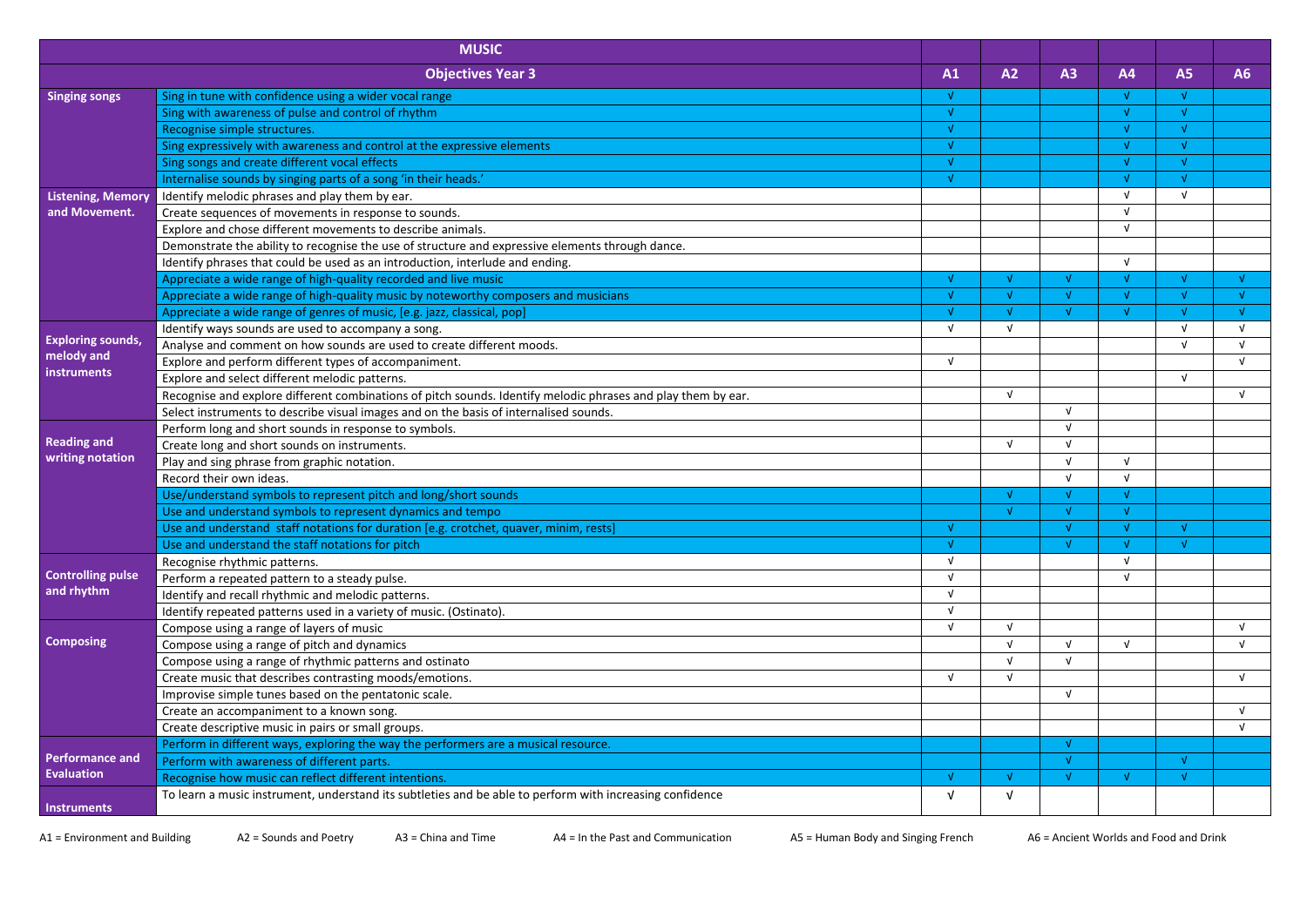|                           | <b>MUSIC</b>                                                                                                 |            |            |               |            |           |    |
|---------------------------|--------------------------------------------------------------------------------------------------------------|------------|------------|---------------|------------|-----------|----|
|                           | <b>Objectives Year 4</b>                                                                                     | A1         | A2         | A3            | <b>A4</b>  | <b>A5</b> | A6 |
| vSinging songs            | Sing in tune with confidence using a wider vocal range                                                       | $\sqrt{ }$ |            |               | νL         | M         |    |
|                           | Sing with awareness of pulse and control of rhythm                                                           | $\sqrt{ }$ |            |               | v.         |           |    |
|                           | Recognise simple structures.                                                                                 | $\sqrt{ }$ |            |               |            |           |    |
|                           | Sing expressively with awareness and control at the expressive elements                                      | M          |            |               | M          |           |    |
|                           | Sing songs and create different vocal effects                                                                | M          |            |               |            |           |    |
|                           | Internalise sounds by singing parts of a song 'in their heads.'                                              | A.         |            |               | M          |           |    |
| <b>Listening, Memory</b>  | Identify melodic phrases and play them by ear.                                                               |            |            |               | $\sqrt{ }$ | νI        |    |
| and Movement.             | Create sequences of movements in response to sounds.                                                         |            |            |               | $\sqrt{ }$ | <b>V</b>  |    |
|                           | Explore and chose different movements to describe animals.                                                   | $\sqrt{ }$ |            |               |            |           |    |
|                           | Demonstrate the ability to recognise the use of structure and expressive elements through dance.             |            |            |               |            |           |    |
|                           | Identify phrases that could be used as an introduction, interlude and ending.                                | $\sqrt{ }$ |            |               | νI         |           |    |
|                           | Appreciate a wide range of high-quality recorded and live music                                              | M          |            |               |            |           |    |
|                           | Appreciate a wide range of high-quality music by noteworthy composers and musicians                          | M          |            |               |            |           |    |
|                           | Appreciate a wide range of genres of music, [e.g. jazz, classical, pop]                                      | $\sqrt{ }$ |            |               |            |           |    |
|                           | Identify ways sounds are used to accompany a song.                                                           | $\sqrt{ }$ |            |               |            |           |    |
| <b>Exploring sounds,</b>  | Analyse and comment on how sounds are used to create different moods.                                        | $\sqrt{ }$ |            |               |            |           |    |
| melody and<br>instruments | Explore and perform different types of accompaniment.                                                        | $\sqrt{ }$ |            |               |            |           |    |
|                           | Explore and select different melodic patterns.                                                               |            |            |               |            |           |    |
|                           | Recognise and explore different combinations of pitch sounds. Identify melodic phrases and play them by ear. |            | $\sqrt{ }$ |               |            |           |    |
|                           | Select instruments to describe visual images and on the basis of internalised sounds.                        | $\sqrt{ }$ |            | ΔI            |            |           |    |
|                           | Perform long and short sounds in response to symbols.                                                        |            |            |               |            |           |    |
| <b>Reading and</b>        | Create long and short sounds on instruments.                                                                 |            |            |               |            |           |    |
| writing notation          | Play and sing phrase from graphic notation.                                                                  |            |            |               |            |           |    |
|                           | Record their own ideas.                                                                                      |            |            |               |            |           |    |
|                           | Use/understand symbols to represent pitch and long/short sounds                                              |            |            |               |            |           |    |
|                           | Use and understand symbols to represent dynamics and tempo                                                   |            |            | $\sqrt{ }$    |            |           |    |
|                           | Use and understand staff notations for duration [e.g. crotchet, quaver, minim, rests]                        | $\sqrt{ }$ | $\sqrt{ }$ |               |            |           |    |
|                           | Use and understand the staff notations for pitch                                                             |            |            |               |            |           |    |
|                           | Recognise rhythmic patterns.                                                                                 |            |            |               | ν          |           |    |
| <b>Controlling pulse</b>  | Perform a repeated pattern to a steady pulse.                                                                |            |            |               |            |           |    |
| and rhythm                | Identify and recall rhythmic and melodic patterns.                                                           |            | νL         |               | νI         |           |    |
|                           | Identify repeated patterns used in a variety of music. (Ostinato).                                           |            |            |               | v          |           |    |
|                           | Compose using a range of layers of music                                                                     | $\sqrt{ }$ |            | $\sqrt{ }$    |            |           |    |
| <b>Composing</b>          | Compose using a range of pitch and dynamics                                                                  |            |            |               |            |           |    |
|                           | Compose using a range of rhythmic patterns and ostinati                                                      | V          |            |               |            |           |    |
|                           | Create music that describes contrasting moods/emotions.                                                      |            |            |               |            |           |    |
|                           | Improvise simple tunes based on the pentatonic scale.                                                        |            |            | $\sqrt{ }$    |            |           |    |
|                           | Create an accompaniment to a known song.                                                                     |            |            |               | $\sqrt{ }$ |           |    |
|                           | Create descriptive music in pairs or small groups.                                                           |            |            | $\sqrt{ }$    |            |           |    |
|                           | Perform in different ways, exploring the way the performers are a musical resource.                          |            |            |               |            |           |    |
| <b>Performance and</b>    | Perform with awareness of different parts.                                                                   |            |            | √             |            |           |    |
| Evaluation                | Recognise how music can reflect different intentions.                                                        | M          |            | $\mathcal{N}$ | M          |           |    |
| Instruments               | To learn a music instrument, understand its subtleties and be able to perform with increasing confidence     | V          |            |               |            |           |    |

A1 = Poetry and Environment and Sounds A2 = Recycling and Building A3 = Around the World and Ancient Worlds A4 = Singing Spanish and Communication A5 = Time and In the Past A6 = Food and Drink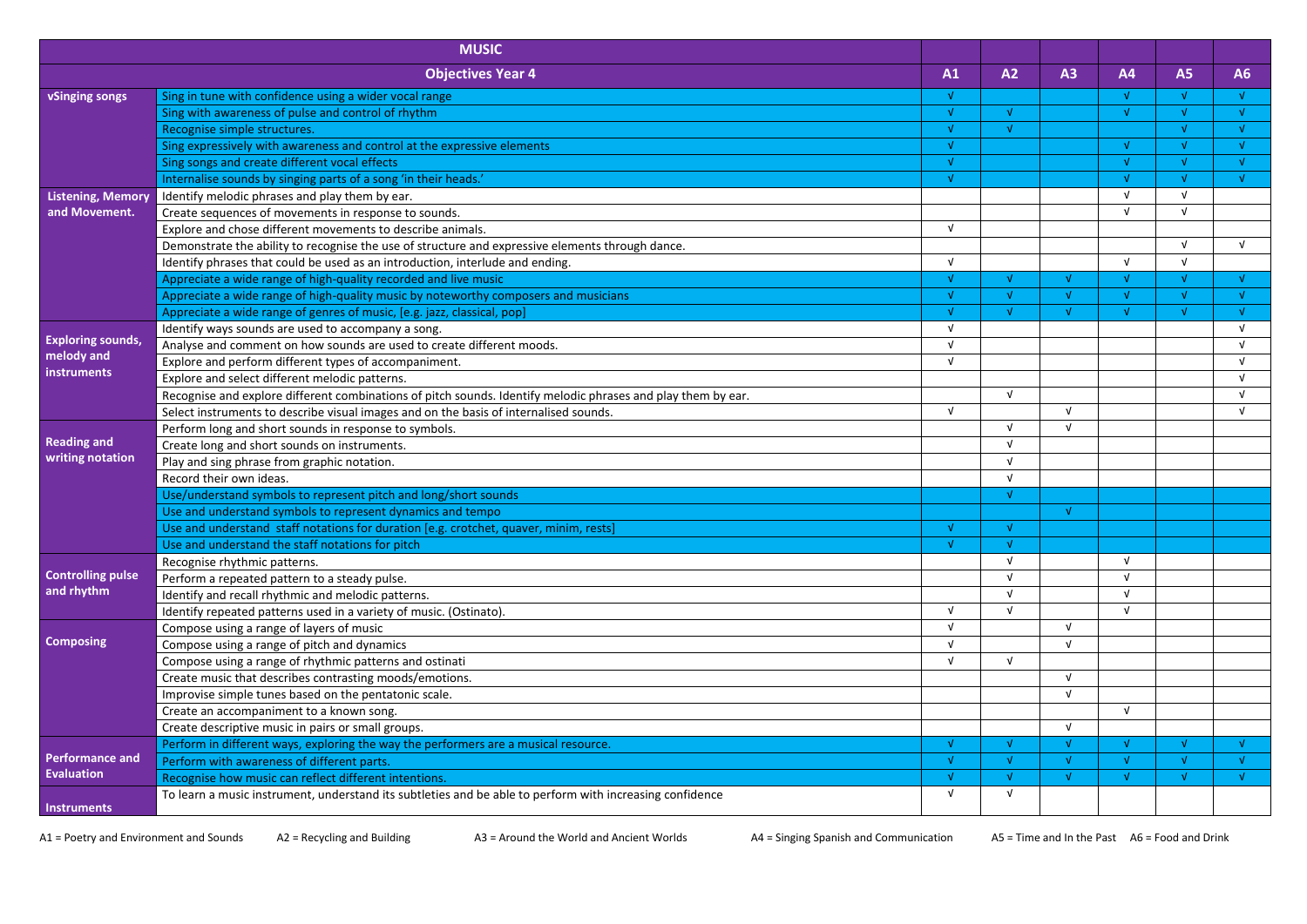## A3 = Around the World

|                                             | <b>Objectives Year 5</b>                                                                                                         | A1                     | A2         | A3            | <b>A4</b>  | <b>A5</b>     | A6 |
|---------------------------------------------|----------------------------------------------------------------------------------------------------------------------------------|------------------------|------------|---------------|------------|---------------|----|
| <b>Singing songs</b>                        | Sing songs with increasing control of breathing, posture and sound projection.                                                   | $\sqrt{ }$             |            | $\sqrt{ }$    |            |               |    |
|                                             | Sing songs in tune and with an awareness of other parts.                                                                         | $\sqrt{ }$             |            | $\sqrt{ }$    |            |               |    |
|                                             | Identify phrases through breathing in appropriate places.                                                                        | $\boldsymbol{\Lambda}$ |            | $\sqrt{ }$    |            |               |    |
|                                             | Sing with expression and rehearse with others.                                                                                   |                        |            | $\sqrt{ }$    |            |               |    |
|                                             | Sing a round in two parts and identify the melodic phrases and how they fit together.                                            | $\sqrt{ }$             |            | $\sqrt{ }$    |            |               |    |
|                                             | Sing confidently as a class, in small groups and alone, and begin to have an awareness of improvisation with the voice.          | $\sqrt{ }$             |            | $\mathcal{L}$ |            |               |    |
| <b>Listening, Memory</b>                    | Internalise short melodies and play these on pitched percussion (play by ear).                                                   |                        |            |               |            |               |    |
| and Movement.                               | Create dances that reflect musical features.                                                                                     |                        |            |               |            |               |    |
|                                             | Identify different moods and textures.                                                                                           |                        |            | $\sqrt{ }$    |            |               |    |
|                                             | Identify how a mood is created by music and lyrics.                                                                              |                        |            | <b>V</b>      |            |               |    |
|                                             | Listen to longer pieces of music and identify features.                                                                          |                        |            |               |            |               |    |
|                                             | Appreciate a wide range of high-quality recorded and live music                                                                  | $\sqrt{ }$             |            | $\sqrt{ }$    |            |               |    |
|                                             | Appreciate a wide range of high-quality music by noteworthy composers and musicians                                              |                        |            |               |            |               |    |
|                                             | Appreciate a wide range of genres of music, [e.g. jazz, classical, pop]                                                          | V                      |            | $\mathcal{L}$ |            |               |    |
|                                             | Identify and control different ways percussion instruments make sounds.                                                          |                        |            |               |            |               |    |
| <b>Exploring sounds,</b>                    | Play accompaniments with control and accuracy.                                                                                   |                        |            |               |            |               |    |
| melody and<br>instruments                   | Create different effects using combinations of pitched sounds.                                                                   |                        |            |               |            |               |    |
|                                             | Use ICT to change and manipulate sounds.                                                                                         |                        |            |               |            |               |    |
|                                             | Perform using notation as a support.                                                                                             |                        |            | $\sqrt{ }$    |            |               |    |
| <b>Reading and</b>                          | Sing songs with staff notation as support.                                                                                       |                        |            | $\sqrt{ }$    |            |               |    |
| writing notation                            | Use/understand symbols to represent pitch and long/short sounds                                                                  |                        |            | $\sqrt{ }$    |            |               |    |
|                                             | Use and understand symbols to represent dynamics and tempo                                                                       | V                      |            | $\sqrt{ }$    |            |               |    |
|                                             | Use and understand staff notations for duration [e.g. crotchet, quaver, minim, rests]                                            |                        |            |               |            |               |    |
|                                             | Use and understand the staff notations for pitch                                                                                 | M                      |            | A.            |            |               |    |
|                                             | Identify different speeds of pulse (tempo) by clapping and moving.                                                               |                        |            |               |            | $\mathcal{L}$ |    |
| <b>Controlling pulse</b>                    | Improvise rhythm patterns.                                                                                                       |                        |            |               |            |               |    |
| and rhythm                                  | Perform an independent part keeping to a steady beat.                                                                            |                        |            |               |            |               |    |
|                                             | Identify the metre of different songs through recognising the pattern of strong and weak beats.                                  |                        |            |               |            |               |    |
|                                             | Subdivide the pulse while keeping to a steady beat.                                                                              |                        |            |               |            |               |    |
|                                             | Identify different starting points or composing music.                                                                           |                        |            | $\sqrt{ }$    |            |               |    |
| <b>Composing</b>                            | Compose using a range of layers of music                                                                                         | $\sqrt{ }$             | $\sqrt{ }$ |               | $\sqrt{ }$ |               |    |
|                                             | Compose using a range of pitch and dynamics                                                                                      |                        |            |               |            |               |    |
|                                             | Compose using a range of rhythmic patterns and ostinati                                                                          |                        |            |               |            |               |    |
|                                             | Write lyrics to a known song.                                                                                                    | $\sqrt{ }$             |            |               |            |               |    |
|                                             | Compose a short song to own lyrics based on everyday phrases.                                                                    | $\sqrt{ }$             |            |               |            |               |    |
|                                             | Compose music individually or in pairs using a range of stimuli and developing their musical ideas into a completed composition. | νI                     |            |               |            |               |    |
|                                             | Present performances effectively with awareness of audience, venue and occasions                                                 |                        |            |               |            |               |    |
| <b>Performance and</b><br><b>Evaluation</b> | Improve work through analysis, evaluation and comparison.                                                                        | V                      |            | $\sqrt{ }$    |            |               |    |
| <b>Instruments</b>                          | To learn a music instrument, understand its subtleties and be able to perform with increasing confidence                         | N                      |            |               |            |               |    |